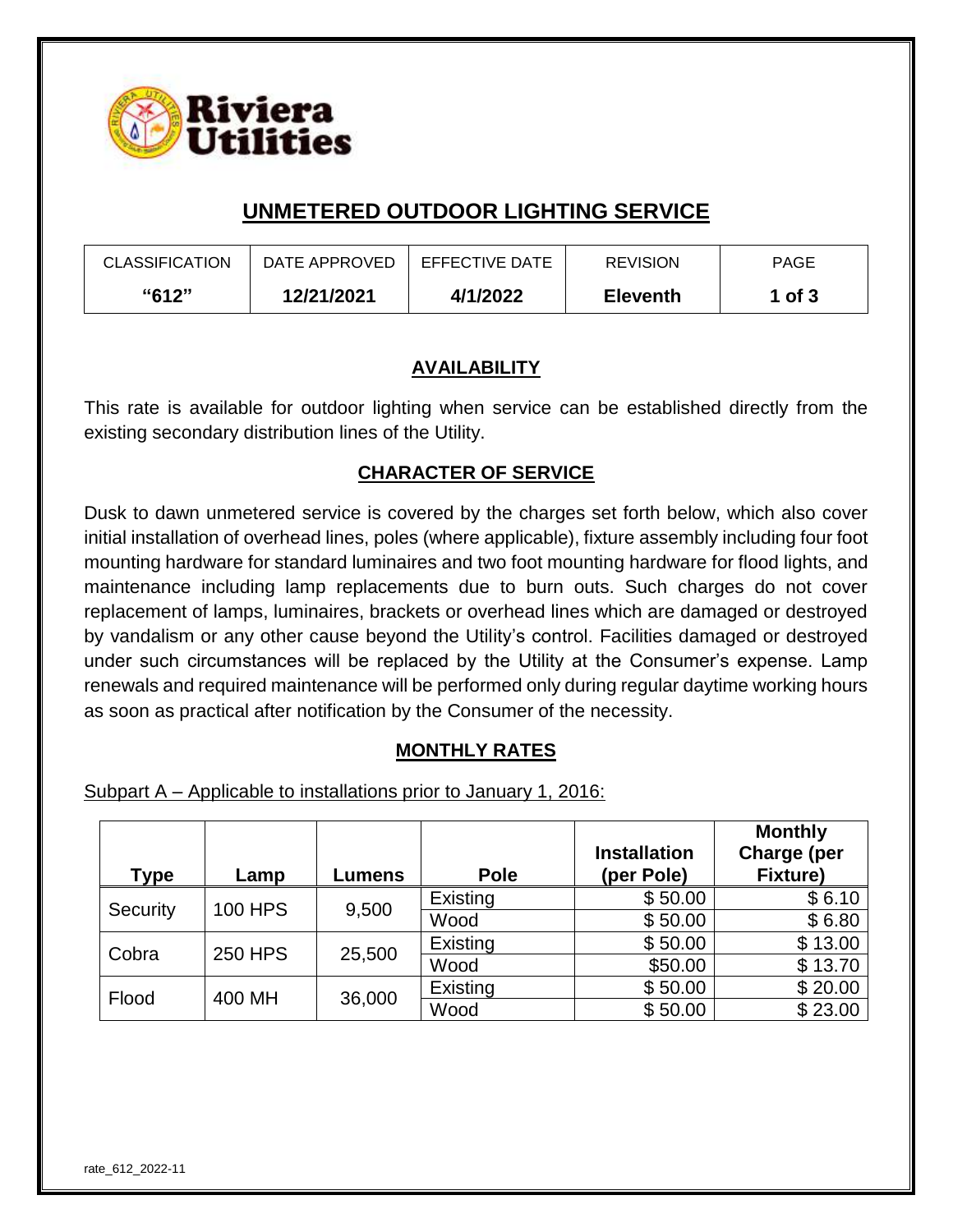

# **UNMETERED OUTDOOR LIGHTING SERVICE**

| <b>CLASSIFICATION</b> | DATE APPROVED | EFFECTIVE DATE | <b>REVISION</b> | PAGE       |
|-----------------------|---------------|----------------|-----------------|------------|
| "612"                 | 12/21/2021    | 4/1/2022       | <b>Eleventh</b> | $2$ of $3$ |

### Subpart B - All LED Installations

| Type     | Wattag | Lumens | Pole             | Installation (Per | <b>Monthly</b> |
|----------|--------|--------|------------------|-------------------|----------------|
|          | e      |        |                  | Pole)             | Charge         |
|          | 48     | 6,000  | Existing         | \$<br>50.00       | \$<br>5.00     |
| Security |        |        | Wood             | \$<br>100.00      | \$<br>7.50     |
| Cobra    | 110    | 13,750 | Existing         | \$<br>50.00       | \$<br>10.00    |
|          |        |        | Wood             | \$<br>100.00      | \$<br>12.50    |
|          |        |        | FG/AL Sgl        | \$<br>1,500.00    | \$<br>18.50    |
|          |        |        | <b>FG/AL Dbl</b> | \$<br>1,500.00    | \$<br>28.50    |
| Galleon  | 208    | 26,000 | FG/AL Sgl        | \$<br>1,500.00    | \$<br>26.00    |
|          |        |        | <b>FG/AL Dbl</b> | \$<br>1,500.00    | \$<br>41.00    |
| Flood    | 120    | 15,000 | Existing         | \$<br>50.00       | \$<br>10.50    |
|          |        |        | Wood             | \$<br>100.00      | \$<br>13.00    |

Installation charges are payable in advance, and are non-refundable.

#### **MINIMUM MONTHLY BILL**

The minimum monthly bill shall be the monthly bill calculated on the above monthly rates for luminaires served directly from existing overhead secondary lines plus;

1.25% of the cost of any additional facilities required, provided that such charge shall not be less than \$1.00. Any underground facilities, including their costs, will be covered as an up-front charge according to the Utility's standard policies on underground installations.

#### **PAYMENT**

Bills for service rendered hereunder are payable on or before the past due date, which is intended to be no less than twenty (20) days from date the bill is rendered. Bills not paid within such period shall be considered as delinquent, and subject to service charges as set forth in the Utility's rules and regulations.